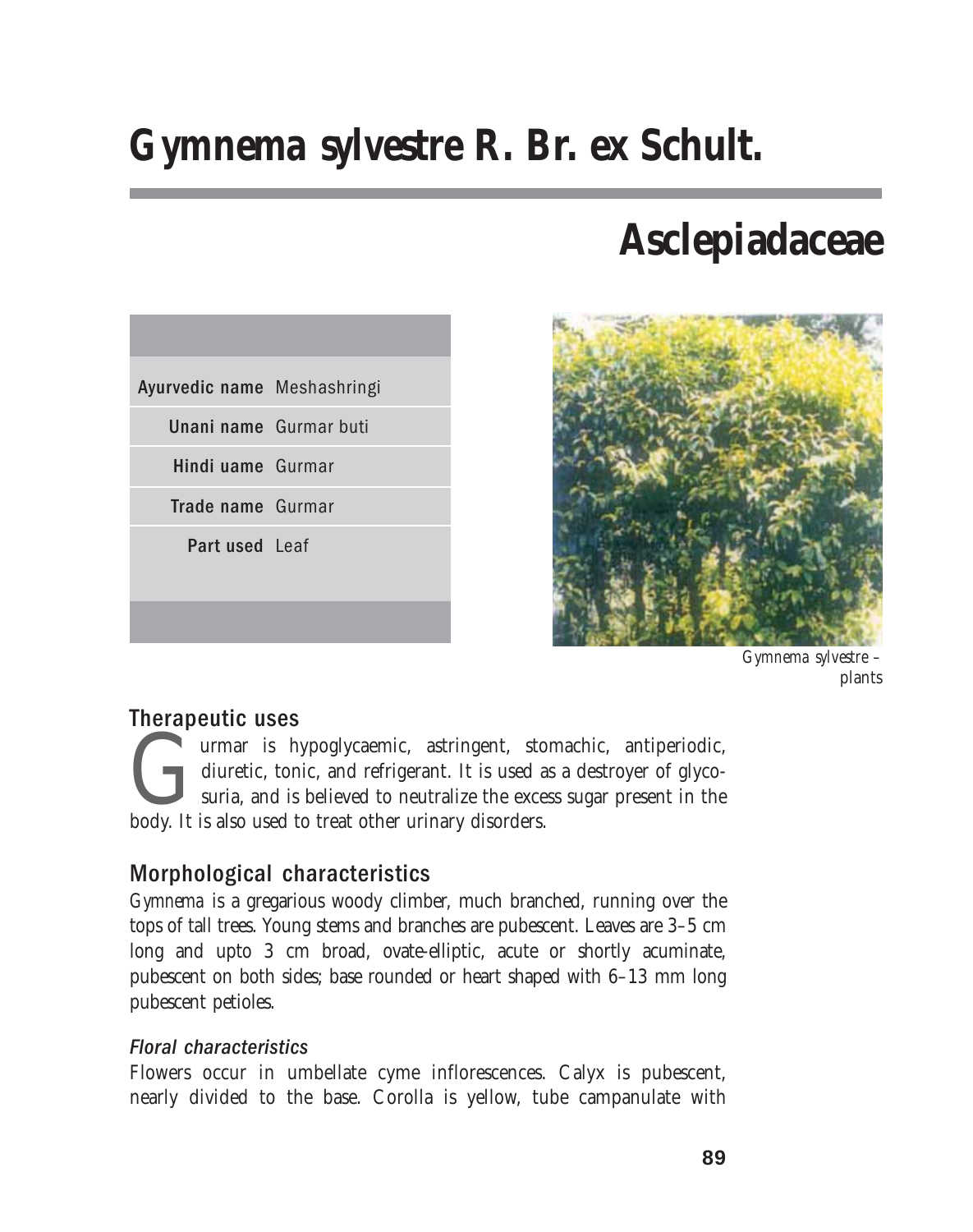thick, ovate, and recurved lobes. Follicles are up to 7.5 cm long and 1 cm broad, rigid, lanceolate, and attenuated into a beak. Seeds are about 1.3 cm long, narrowly ovoid–oblong, flat, with a thin, broad, brown, and glabrous marginal wing. Flowering occurs in October–January, while fruits mature from March to May.



*Gymnema sylvestre –* cutting

## **Distribution**

The species occurs in all tropical zones of India and is a common climbing plant in central and southern India.

### Climate and soil

The plant grows in tropical and subtropical humid climate. It is common in hills of evergreen forests. Sandy loam soil is best for its cultivation. It may be cultivated on a variety of soils including gravelled soil.

## Propagation material

Terminal and axillary cuttings with three to four nodes from one-year-old plants are the best planting material. Seed germination is poor; hence, plants are preferably raised vegetatively through cuttings. Cuttings can be obtained throughout the year in moist humid conditions of South India. In North and Central India, cuttings are preferably planted in February–March.

## Agro-technique<sup>1</sup>

#### Nursery technique

P *Raising propagules*Styrofoam trays or polybags are filled with soil, sand, and FYM (farmyard manure) in 1:2:1 ratio, and terminal or axillary cuttings are planted in them. Vermicompost may be used in place of FYM. February to March is the best season for planting the cuttings in nursery, especially in North Indian conditions. The cuttings are placed under humid conditions in shade houses or mist chambers for development of roots. Rooting is initiated within a month of planting.

*1* Agro-technique study carried out by Centre for Advanced Studies in Botany, University of Madras, Guindy Campus, Chennai – 600 025, India.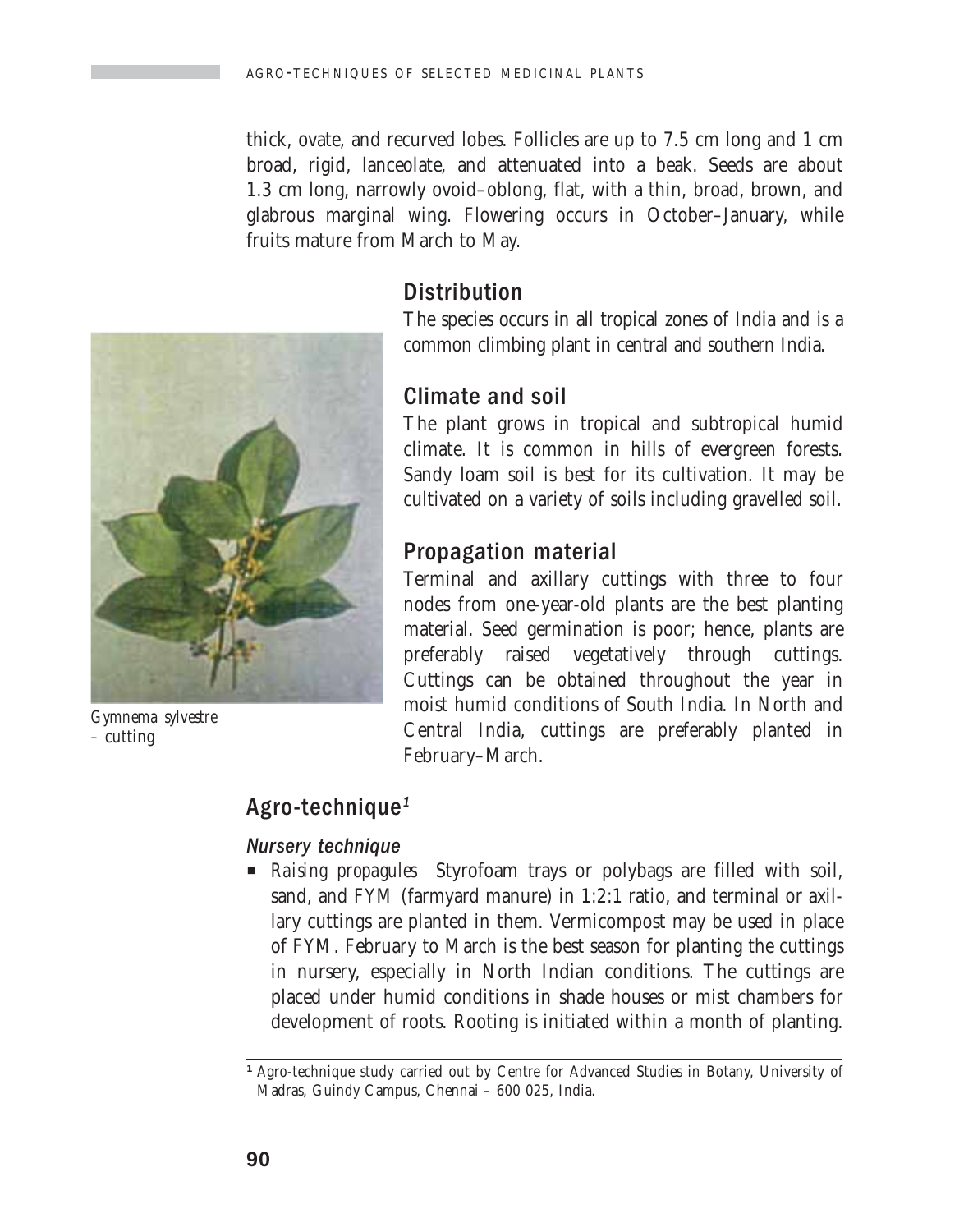Seed setting is poor in this species and the seeds show a maximum germination percentage of 50%–55% when sown in soil mixed with vermicompost.

**Propagule rate and pretreatment** About 6700 rooted cuttings are required for plantation in 1 hectare of land. At 80% survival, about 8400 cuttings would be required. The stem cuttings are dipped in IBA (indole-3-butyric acid;100 PPM [parts per million]) for six minutes before planting in the nursery to promote rooting.

#### Planting in the field

P *Land preparation and fertilizer application* The field is ploughed to turn the soil and make it

weed-free. About 10 tonnes of FYM is mixed with the soil as a basal application at the time of land preparation.

P *Transplanting and optimum spacing* The period between June and August is best for transplanting the rooted plants in the field. An optimum spacing of 1 m  $\times$  1.5 m is recommended for a crop stand of about 6700 plants per hectare. The rooted



*Gymnema sylvestre –* crop

cuttings/seedlings may be planted by crow bar method.

- P *Intercropping system* When the plants are young, green gram can be grown as an intercrop. Alternatively, the crop can be raised beneath the tree species that serve as host or staking for this twiner.
- **P** *Interculture and maintenance practices* About 10–12 tonnes/hectare of FYM or 250 kg of NPK (nitrogen, phosphorus, potassium in equal quantities) is applied as basal dose at the time of land preparation. An additional equal dose may be added every year for maximizing biomass production.
- **P** *Irrigation practices* Irrigation is required at least once in a week during summer season. Frequency may also depend on the soil moisture in winter. It may be limited to one per month.
- **P** *Disease and pest control* An aphid (*Aphis* sp.) is observed to attack the apical tender parts of the plant during rainy season. However, if the